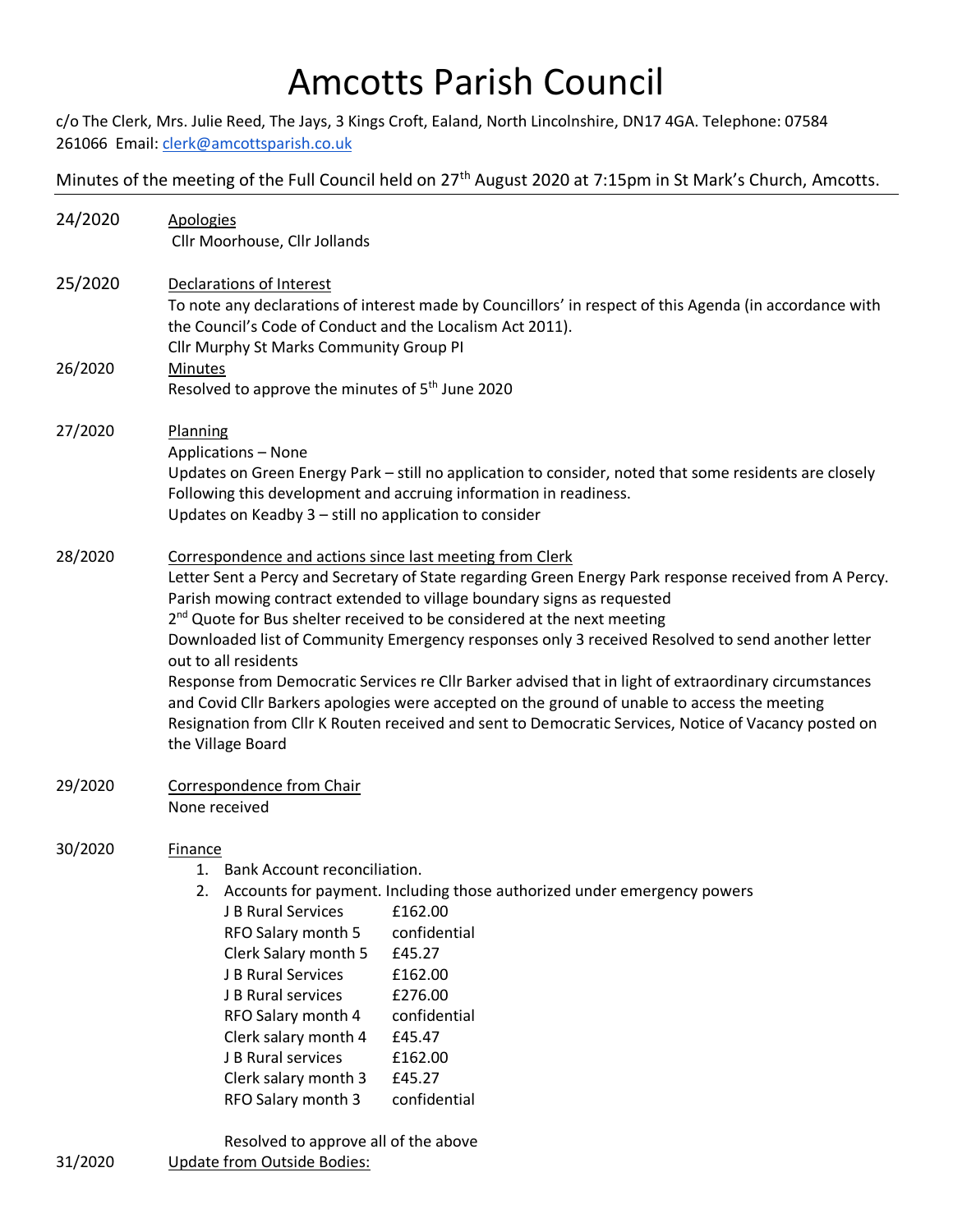- 1. St Mark's Church/St Mark's Community Group: Update on VE Day all went well and the village enjoyed the celebrations. Currently a minor plan is in place for Christmas due to Covid curtailing our usual. The Village was very successful with its recent In Bloom entries with Best Public House in North Lincs Best War Memorial Best Environmental Project with the children's bat boxes
- 2. Update on Covid Community Emergency team- still running a service for those who need it and the community newsletter was agreed by all as a useful communication aid for the village, particularly those in isolation.
- 3. NLC Ward Councillor Update:
	- a.) New on demand bus service launch Just Go, feedback at the meeting was received that there are a small number of users on the current 35 route and concerns were raised as to how they would access transport in the week gap before just go launches. Cllr Murphy advised they had tried unsuccessfully to book Call connect which is the current service covering Amcotts. Cllr. Reed advised she would liaise with individuals to assist them in their transport needs next week. Concern given over the lack of consultation and Cllr Reed provided some leaflets which could be distributed giving details of the new service.
	- b.) Update on reopening of community hubs, leisure centres and libraries. NLC library services are open for click and collect, unable to extend at the moment due to Covid
	- c.) Wheels to work and wheels to education schemes, New mopeds are on order to support this scheme and will be available at £60 per month for education and £90 per month for work. This includes CBT training, helmet Hi-Viz, insurance and maintenance
	- d.) Emergency assistance grant Covid was explained to help anyone in real trouble with food or emergency essential household purchases on an individual basis www.northlincs.gov.uk/.people-health-and-care/.emergency-financial-assistance-forresidents
- 4. Isle North Neighbourhood Action Team (NAT): No report
- 5. SSE: Update from the windfarm community grants scheme. Resolved that Cllr Murphy will replace Cllr Routen on this panel until such times as we revisit the outside bodies at the next annual meeting There is a balance of £300 to be spent on the microgrant The clerk advised she had received an application too late to be added to the agenda. Resolved to hold a 1 item meeting via skype on 14<sup>th</sup> Sept at 12:30 to discuss
- 32/2020 Millennium Garden Contract Resolved to accept the quote of £25 per cut and £125 per hedge trim from J B Rural Services as the current person assigned to do this work is no longer available to do so
- 33/2020 Streetlights, potholes and highways Trent side
- 34/2020 Playground Ropewalk to be put on the next agenda for discussion